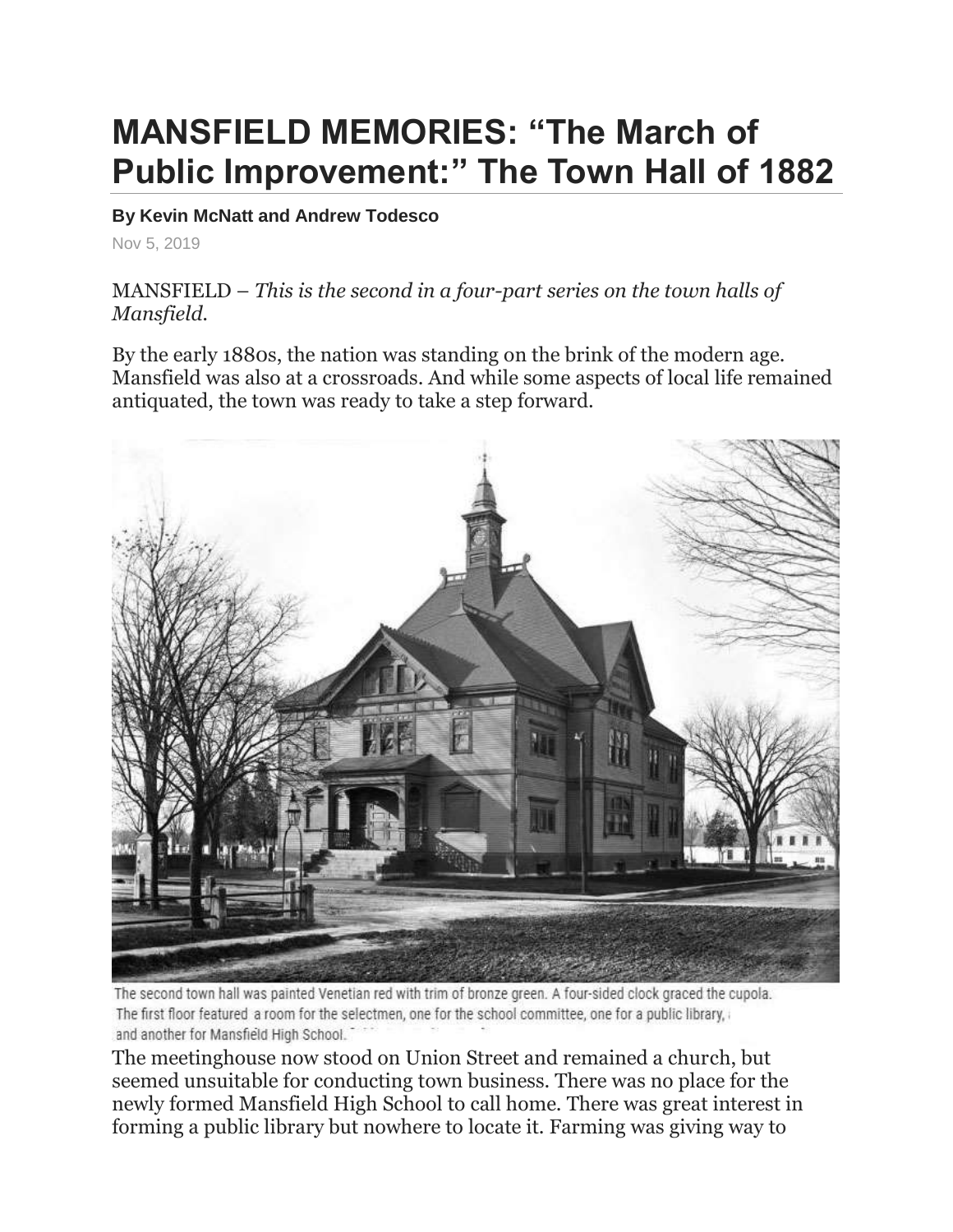industrialization, which meant more workers coming to town. It was clear that Mansfield was growing rapidly. But there was no building from which to conduct town affairs. That would change at the annual Town Meeting of March 1882.

At that meeting voters heard a report by a committee appointed "to see about a location and plans for a building for a town hall and for a high school." The Rev. Jacob Ide of the Orthodox Congregational Church read a letter from William O. Grover, a Mansfield native living in Boston. Grover had grown wealthy and was now a philanthropist. He wanted to donate \$5,000 toward the construction of a new town hall. The meeting voted to accept the offer and appropriate another \$10,000 toward the project.

A small lot at the corner of West and Union streets was chosen for the new town hall. Current residents would know it as the location of the Keach Monument, a war memorial to honor Mansfield residents who served. Architect John Lyman Faxon of Boston was chosen for the design, a Colonial style made of wood upon a brick foundation. S.M. & H.A. Chesley of Boston were the building contractors.

The outside was painted Venetian red with trim of bronze green. A four-sided clock graced the cupola. The clock was funded by Thomas H. Wood of New York, whose wife Elizabeth (Day) Wood was a native of East Mansfield. The first floor featured a room for the selectmen, one for the school committee, one for a public library, and another for Mansfield High School. The second floor included a hall that measured 60 by 50 feet.



On Dec. 20, 1970, Mansfield's town hall was destroyed by a fire after serving the community for almost 90 years.